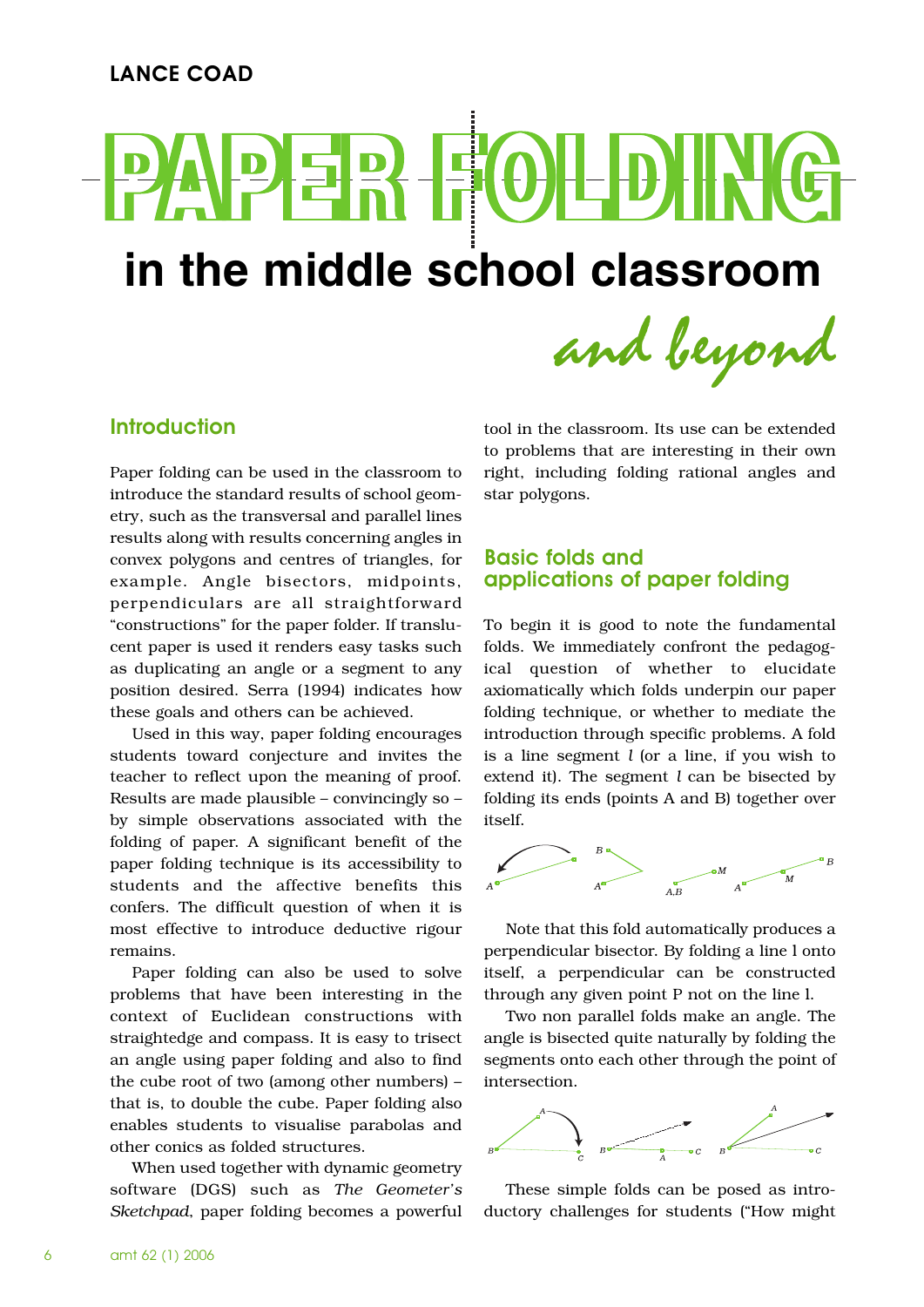we construct a perpendicular? How might we bisect a segment? How can we find a perpendicular bisector? An angle bisector?"), and the success rate is high. If a straightedge is employed then it is easy to construct a line parallel to a given a line l. Without the straightedge it is still easy via the agency of two perpendicular lines.



Comparing angles is easy if two sheets of translucent paper are used. Again, this is not necessary, but it speeds the process and reduces complication, so making the desired conclusions more readily accessible to a wider range of students.

It is simple to compare the angles in a triangle and establish that they form a straight line by cutting them out and placing them with vertices together so that the three angles are seen to form a straight line. This process extends to quadrilaterals and beyond. It affords a nice opportunity to invite conjecture about the internal angle sum of polygons which can be verified in a variety of ways. The exterior triangle sum likewise yields rapidly to a simple trace and compare strategy.



A fruitful exercise is to have students consider intersection of pairs of line segments under various conditions: if the segments are same/different lengths; if they intersect at midpoints (one or both) or not; and if they intersect at right angles or not. Joining the end points of the segments produces quadrilaterals, and in this way the properties of the various quadrilaterals can be seen to be derived from the nature of their diagonals. Table 1 demonstrates four possibilities.

Such a categorisation reveals the relationships between the various quadrilaterals and encourages the view that some are special cases of others. For example, "same length, both at midpoints, not 90°" is a special case of "not same length, both at midpoints, not 90°",

particularly so if "not" means "not necessarily". Thus students are encouraged to move through the van Hiele levels from analysis to informal deduction, or ordering. (See Senk (1985; 1989) for a discussion of van Hiele levels and evidence that students' success at writing geometric proofs can be predicted from knowledge of their van Hiele levels at the beginning of a course. Pegg (1995) also introduces the van Hiele theory).

These activities can be accomplished readily enough using dynamic geometry software (DGS). Indeed, DGS has several advantages, especially in being able to provide multiple examples of a phenomenon as a point or segment is dragged, capitalising on the inductive character of our thought. So why would we choose to fold paper?

#### Why choose paper folding?

Paper folding is accessible to students in a way that DGS might not be. While evidence for the use of manipulatives is mixed (see for example Sowell, 1989, but also Raphael and Wahlstrom, 1989), we might ask whether students introduced to geometric ideas via paper folding will generate better cognitive models than those who commence work on a computer. The engagement of the hands in the process of completing folds (and of the mind in the process of deciding what folds to pursue) possibly raises the cognitive models above those that might have been developed had pen and paper only been employed. This is, however, speculative. The act of selecting

#### Table 1

| different<br>lengths | same lengths        | same lengths         | same lengths        |
|----------------------|---------------------|----------------------|---------------------|
| not at<br>midpoints  | not at<br>midpoints | both at<br>midpoints | one at<br>midpoints |
| $not 90^\circ$       | $90^\circ$          | not 90°              | $90^\circ$          |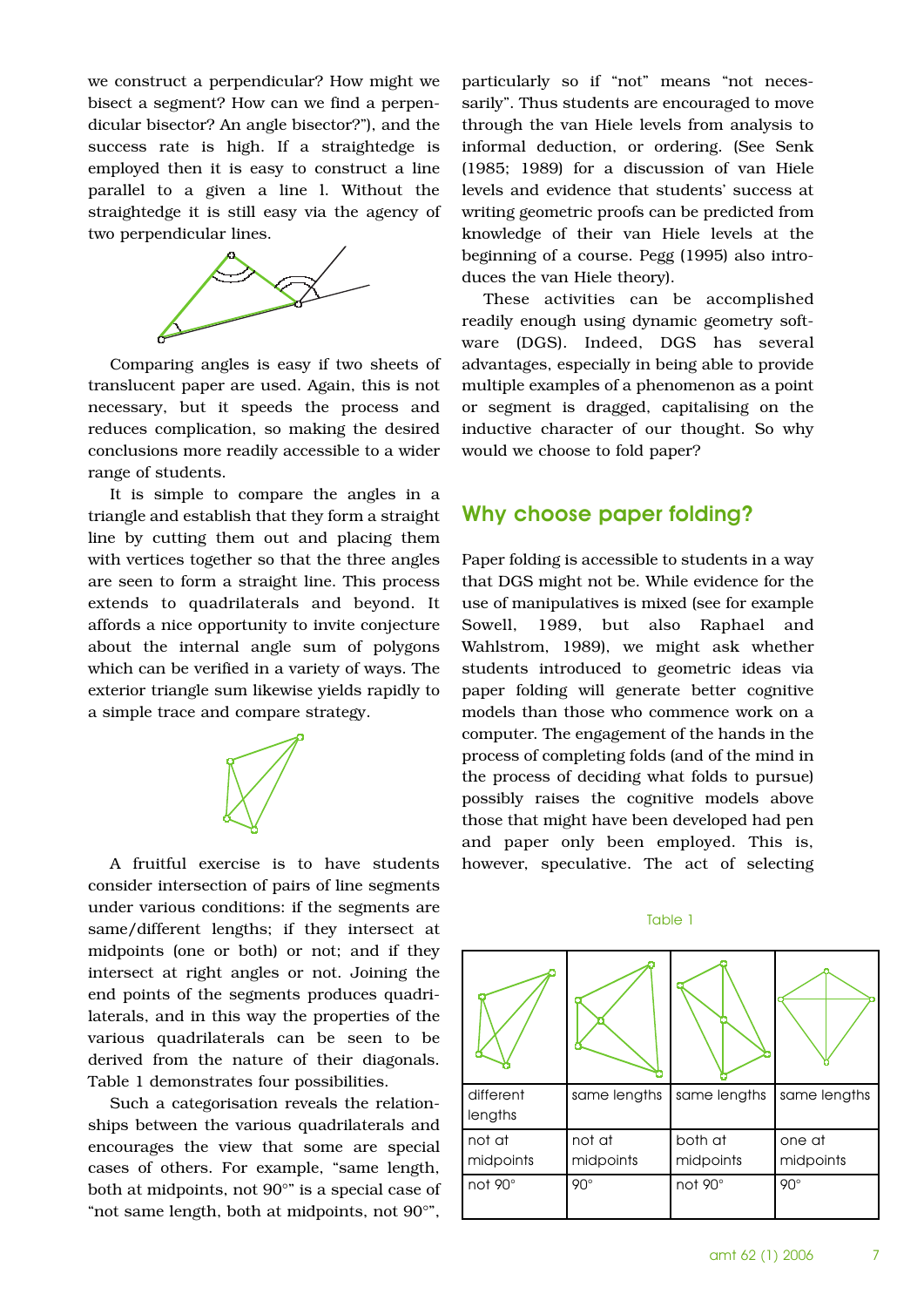appropriate folds might be seen as an aid to developing the kinds of heuristics that are useful in establishing more formal proofs (what is relevant, how do I move from here to there, etc.).

The affective aspects of paper folding are significant. It has been my experience that students enjoy paper folding. Paramount among the positive emotions appears to be a sense of pleasure brought on simply by understanding what is being done. Schlöglmann (2002) refers to the implicit emotional memory system that can be activated by the problem solving process, leading in some cases to negative reactions beyond cognitive control that effectively block learning. The value of positive experiences in the mathematics classroom should not be understated. We know that a sense of belief and worth is important for success in mathematics, so any mathematically sound process that encourages self belief is worthy of serious consideration.

Paper folding is certainly cheaper than equipping students with access to DGS. It relies less on knowledge of special procedures (how, for example, to construct line segments with DGS software) and is, in that sense, relatively transparent. Healy and Hoyles (2001) discuss issues related to tool selection. They report that in work with "less successful students, learners can… find themselves in a position where they are unable to use the tools they have in mind, even if they are convinced that their use would make sense mathematically, and they are familiar with how the tools should work" (p. 252). They note that, "the mediation of students' activities by the software is not necessarily positive for their engagement and for their learning" (ibid).

In using a paper folding approach, nevertheless, the time will come when it is determined that students will benefit from progressing to DGS in order to make conjectures more clear or to amplify the signals that paper folding is providing. This timing is likely to vary between students and so it is advantageous to have a structure in place that enables students to operate in a differentiated fashion. Indeed, I would suggest that the nature of the teacher mediated interplay between paper folding, pencil and paper and DGS will influence student achievement, and this interplay is likely to vary between students. In general,

paper folding provides a useful exploratory introduction to geometry and proof after which DGS can be utilised to extend investigations and foster a deeper understanding of proof. That said, paper folding has hidden layers of depth that invite further investigation.

# Paper folding, DGS and proof

If we adopt the view that it is not unreasonable to introduce proof gradually, then we can use students' natural facility with paper folding to enable construction of simple class approved proofs. For example, in proving that opposite angles are equal, one might follow a path like this:



Let us call acute angles *CEB* and *DEA* α and β respectively. Then, as *AEB* is a straight line, we have *CEA* =  $180^\circ$  –  $\alpha$ ; but we also have a straight line *CED*, and so *CEA* =  $180^\circ$  –  $\beta$ . Hence  $180^\circ - \beta = 180^\circ - \alpha$  and so  $\alpha = \beta$ .

As an alternative, we could simply produce a fold so that the angles α and β were superimposed upon each other. The fold line is the bisector of angles *CEA* and *BED*.



From this fold, it is "obvious" that  $\alpha = \beta$ . Of course, this places a certain weight on the observation that might be greater than some are prepared to accept. It nevertheless establishes a result (opposite angles are equal) quickly and believably so — all the more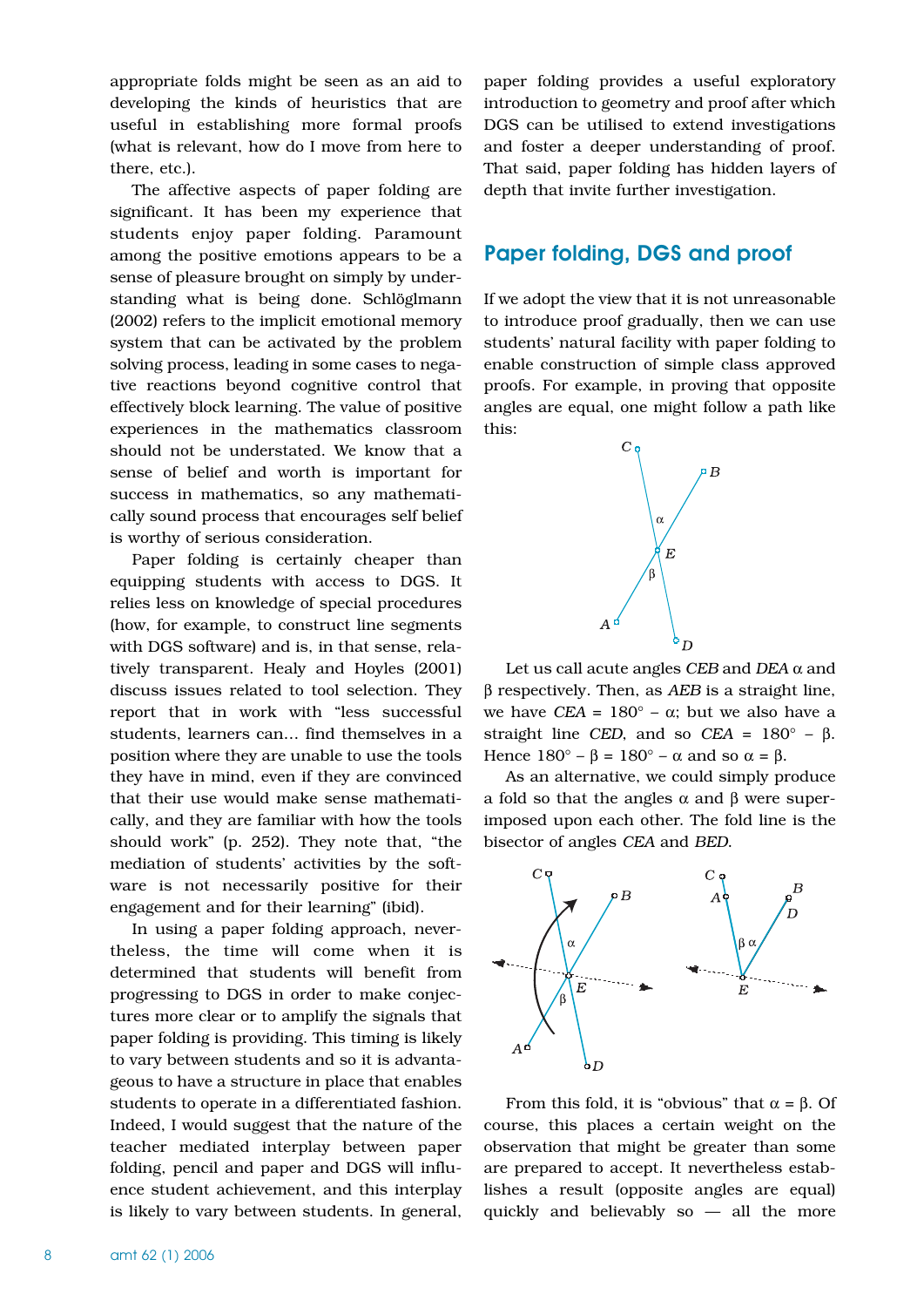believable, I might suggest, to the students concerned because there has been no attempt to shroud in rigour what is obvious. Better, perhaps, to reserve more rigorous proofs for circumstances in which rigorous proofs are necessary.

To prove that base angles of an isosceles triangle are equal becomes the work of a moment. One merely has to fold a perpendicular bisector:



It is worth noting that prior to or in the course of making this proof, students can fold perpendicular bisectors to the base in non isosceles triangles to "establish" that only in isosceles triangles does the perpendicular bisector pass through the opposite vertex. Such an activity is an investigation in its own right. The property that isosceles base angles are equal will fall out as a corollary. As a consequence, the act of creating an isosceles triangle can then be managed simply by folding a perpendicular bisector to a base segment (see later). The vertex can be any point on the perpendicular bisector. In this sense, then, the "proof", whilst lacking in rigour, carries the power of explanation and definition (of properties).

In cases such as this, proving becomes an action, a process. Tall (1995) might describe it as enactive, whilst acknowledging that moving between categories of proof, from enactive to visual to manipulative (often meaning algebraic) can involve a "huge cognitive struggle" (p. 36). The use of axioms is embodied in the sense that one physically enacts what are in effect axioms of the geometry. Students can be encouraged to consider what fundamental folds are utilised in making explorations. That is, a search for axioms can be undertaken. The Euclidean axioms are well established, and have been for some time, but it is only relatively recently that efforts have been made to axiomatise paper folding.

Students can be required to determine the folds that can be used to produce given states — that is, to "prove" or derive given "theorems"

(folded states or constructions) by reference to "axioms". This is fundamentally a proof process. Proofs that detail the sequence of steps are proofs that convince. At the next level, students can be presented with sequences of folds to produce a given state, such as the trisection of a segment, and asked to explain why, possibly in algebraic terms, the process works (see Hanna & Jahnke, 1996) for a discussion of types and purposes of proof). For example, why do the sequence of folds presented later in this paper trisect a line, or an angle, or produce an equilateral triangle?

DGS can be used to encourage students to further explore geometrical situations and to make conjectures Traditional geometrical results can be cast as open explorations with scaffolding and constraints applied to guide the search process so that results become personal discoveries. Christou et al. (2004), forward the concern raised by others that the power of DGS to facilitate students "seeing" results (conjectures) might militate against them feeling a need to explain why the results hold. This is the "gap between deduction and experimentation" (p. 340). They conclude, in concert with others (e.g., Jones, 2002) that care and skill in task construction and teacher guidance to encourage in students a desire to validate results is important:

In the DGS environment students acquire understanding through verifying their conjectures and in turn this understanding solicits further curiosity to explain "why" a particular result is true. However, students working in the DGS environment are able to produce numerous configurations easily and rapidly, and thereby they may have no need for further conviction/verification (Hölzl, 2001). Although students may exhibit no further need for conviction in such situations, it is important for teachers to challenge them by asking why they think a particular result is true (De Villiers, 1996, 2003). Students quickly admit that inductive verification merely confirms but the why questions urge them to view deductive arguments as an attempt for explanation, rather than verification (Hölzl, 2001). Thus, the challenge of educators is to convey clearly to the students the interplay of deduction and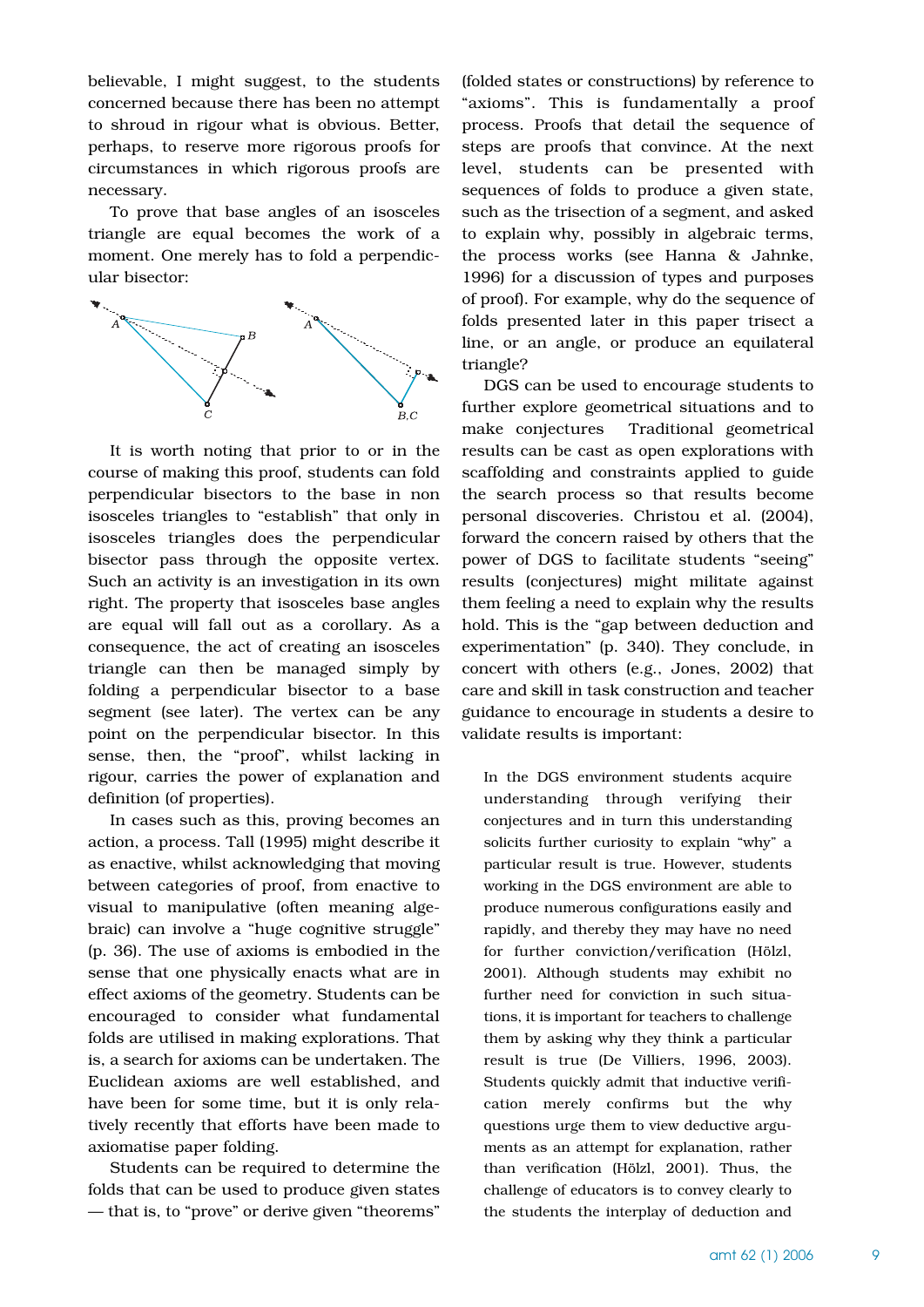experimentation. (Hanna, 2000, pp. 342–343).

When students use paper folding and DGS to explore and make discoveries a teacher is able to foster the development of explanatory proof.

# Axioms

Paper folding (origami) axioms have been developed by various mathematicians. Geretschlager (1995) presents the following set:

1. Given two non parallel straight lines  $l_1$ and  $l_2$ , one can determine their unique point of intersection  $P = l_1 \cap l_2$ .



2. Given two parallel straight lines  $l_1$  and  $l_2$ , one can fold the line *m* parallel to and equidistant from them ("mid-parallel").



3. Given two intersecting straight lines *l*<sup>1</sup> and  $l_2$ , one can fold their angle bisectors *a* and *a*'.



4. Given two non-identical points *P* and *Q*, one can fold the unique straight line connecting both points.



5. Given two non-identical points *P* and *Q*, one can fold the unique perpendicular bisector *b* of the line segment *PQ*.



6 Given a point *P* and a straight line *l*, one can fold the unique line *l*' perpendicular to *l* and containing *P*.



7 Given a point *P* and a straight line *l*, one can fold any tangent of the parabola with focus *P* and directrix *l*. Specifically, given a farther point *Q*, one can fold to the parabola tangents that contain *Q*.



7.\* Given (possibly identical) points  $P_1$  and  $P_2$  and (possibly identical) lines  $l_1$  and  $l_2$ , one can fold the common tangents of the parabolas  $p_1$  and  $p_2$  with foci  $P_1$  and  $P_2$ and directrices  $l_1$  and  $l_2$ , respectively.

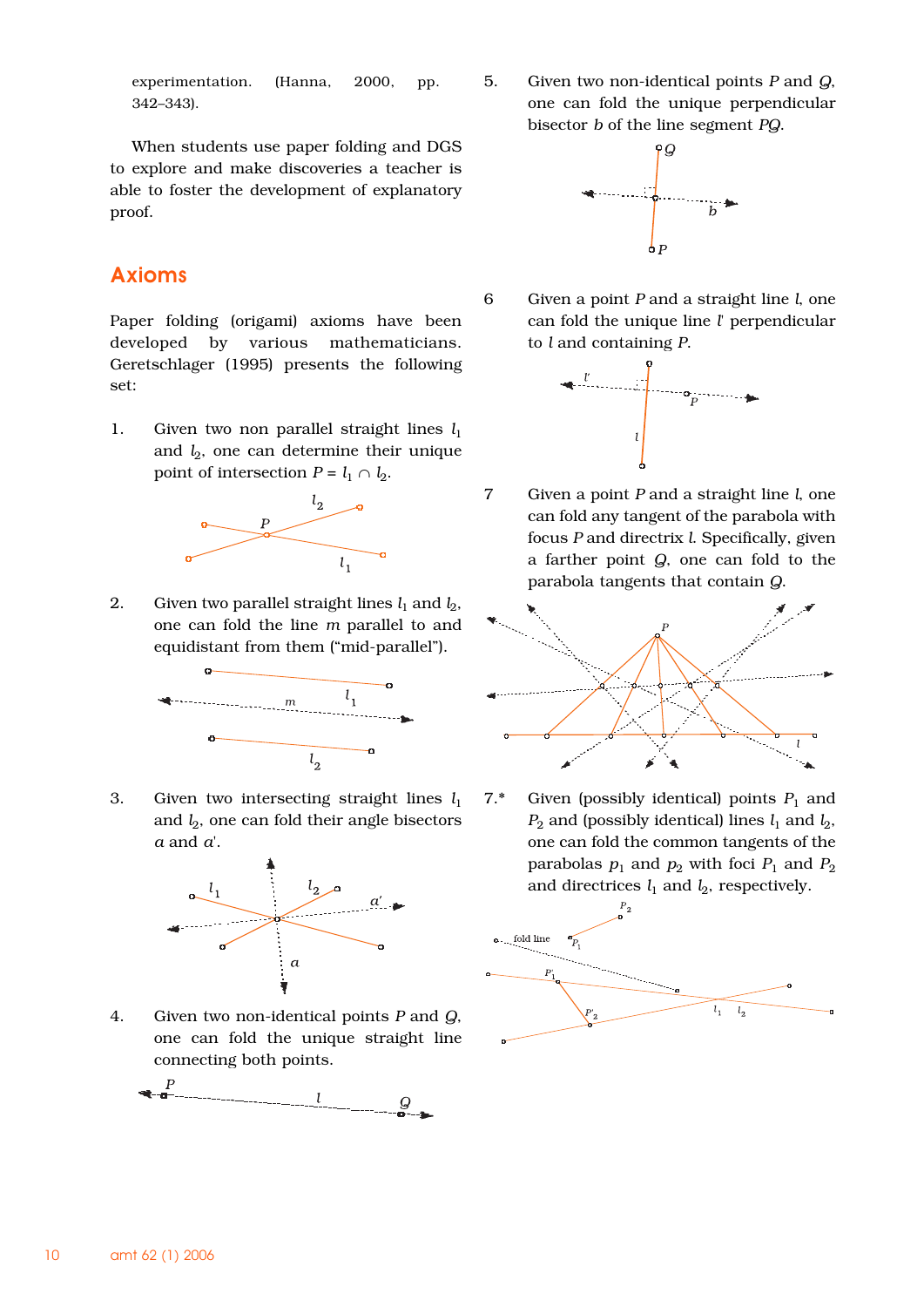The parabola  $p_1$  with focus  $P_1$  and directrix  $l_1$ , showing that the fold line is a tangent.



The parabola  $p_2$  with focus  $P_2$  and directrix  $l_2$ , showing that the fold line is a tangent.



This last axiom states that given two points  $P_1$  and  $P_2$  and two lines  $l_1$  and  $l_2$ , it is possible with a single fold to fold  $P_1$  onto  $l_1$  and  $P_2$  onto *l*<sub>2</sub>. Note that this is to be interpreted to mean that it can be done under certain conditions. If the two lines  $l_1$  and  $l_2$  are too far apart, for example, then it will not be possible to fold  $P_1$ onto  $l_1$  and  $P_2$  onto  $l_2$ . Geretschlager notes that it is this last procedure (7\*) that makes origami (paper folding) different from Euclidean geometry. He shows that Euclidean constructions are equivalent to origami built from 1 to 7, but that 7\* amounts to the solution of a cubic problem, which is not achievable using Euclidean methods. It is this axiom, in fact, that allows paper folding methods to solve the classic problems of doubling the cube and trisecting the angle.

Note that this axiom list is not presented as though it were the "correct" set: Alperin (2000) produces a reduced set of six origami axioms and discusses the associated field theory. Hull (2003) likewise lists six axioms developed by Humiaki Huzita (see also Hull, 1996). For our purposes, we can note that origami is at least as rich, and in fact richer, than traditional Euclidean geometry, and that it is subject to rigorous treatment.

#### Folded constructions that beg proofs that explain

As indicated above, students can be asked to explain why certain constructions "work". A variety is presented here, ranging from simple to more complex, to indicate the breadth that is available within the context of school mathematics. The historically noteworthy cases of the trisection of the angle and the doubling of the cube are described.

1. One might begin with simple results, such as folding a perpendicular bisector enables the construction of an isosceles triangle. Why?



2. Simple folds can also be used to construct equilateral triangles. Fold a sheet of paper in half and then



Then it is easy enough to see that *GD* is equal to *AG* and hence to *AD*. Thus triangle *AGD* is equilateral. While at it, one can note that angle *DAH* is 30°.

3. Slightly less obvious, the following shows that a line segment can be trisected. We fold in half again, and then fold *B* up to the midpoint of *CD*.



We find that  $DF = \frac{2}{3}$  AD. That is, *F* is a point of trisection of *AD*. The proof is an exercise in similar triangles.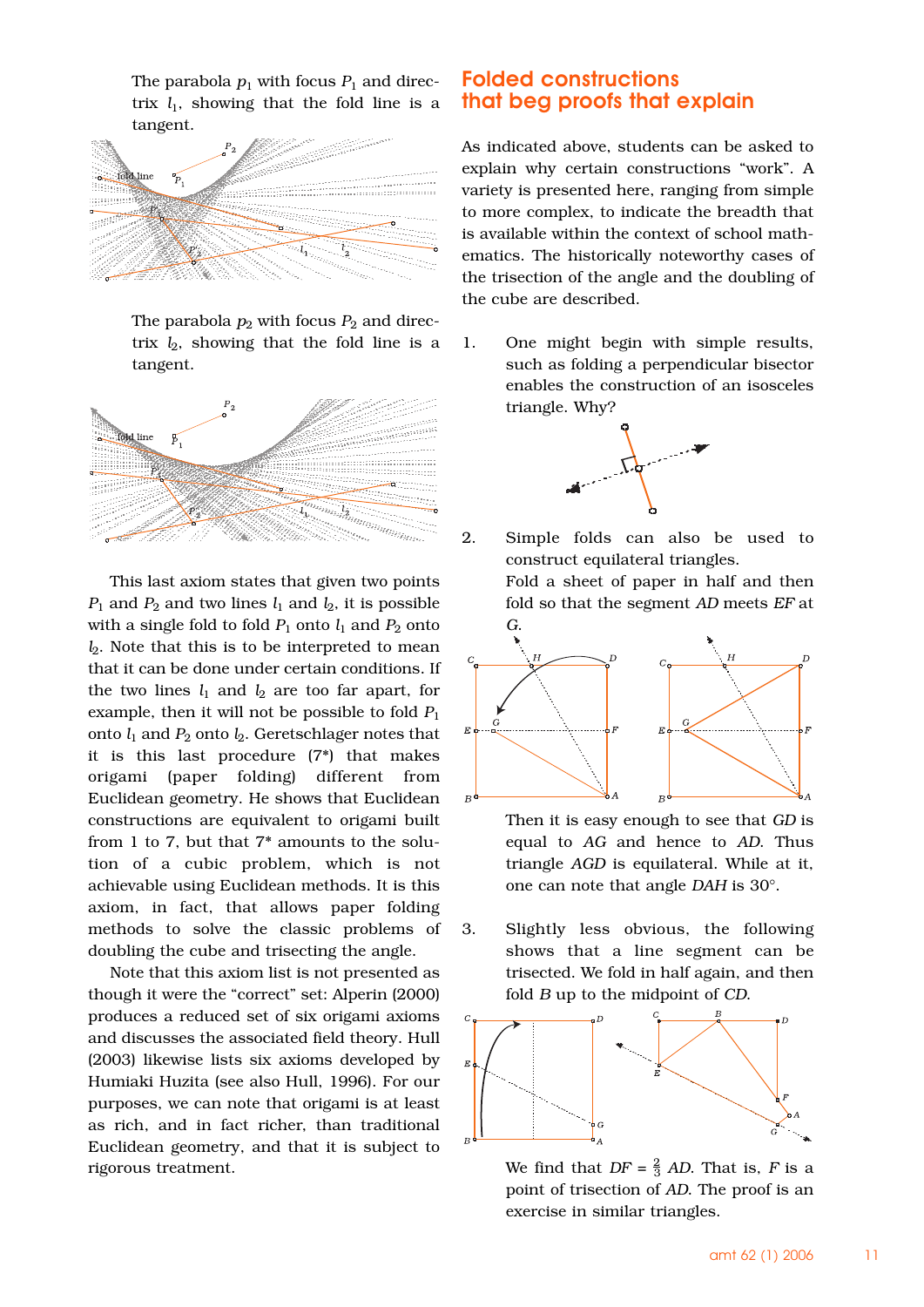4. To trisect an angle one utilises 7\*. If we begin with a square sheet of paper, then to trisect the angle *ABC* we first fold a line parallel to  $AB$ . Call this line  $l_1$ . Use as a fold over which to reflect *AB*, so that a new segment  $l_2$  can be determined.



From here the trick is to use 7\* to fold *B* and *D* onto  $l_1$  and *BC* respectively.



A perpendicular is constructed from the line *AB* through *B'*. The trisection can be appreciated now by recognising that the three right triangles *EBB'*, *BF'B'* and *BF'D'* are congruent.



Details, including useful diagrams, are available at various websites including hverrill.net/pages~helena/origami/trisect.

5. To double a cube, by which is meant to construct a segment of length , we can proceed as follows. Note that 7\* is required. This solution is due to Peter Messer, from Problem 1054 in *Crux Mathematicorum, 12*(10), 1986, pp. 284–285. It and more are available from Thomas Hull's origami pages at www.merrimack.edu/~thull/origamimath.html. Having trisected the side of a square, we can extend this and fold the square into thirds. All that is then required is to apply 7\* to bring *B* and *G* to *AD* and respectively:



To see this, let  $DB' = x$  and  $B'A = y$ , as shown above. Since  $AJ + JB' = x + y$  we can use Pythagoras' theorem to express each of *AJ* and *JB'* in terms of *y*. Noting that *DE* =  $G'B' = \frac{1}{3}(x + y)$  and that right triangles *G'EB'* and *JAB'* are similar helps develop the desired result. This is a challenging result for a student in the middle school, but it is good to have challenges ready should occasion demand. It can be shown more generally that folding with 7\* produces solutions to the general cubic equation (e.g., see Geretschlager, 1995), but that is beyond our present scope.

## Further avenues for exploration

Anyone interested in pursuing further aspects of paper folding could investigate folding ellipses and hyperbolae by using circular paper (Yates, 1943) or turning to any of: Hilton and Pedersen (1983), (1993); Polster (2004); Froemke and Grossman (1988); to investigate a technique that allows the approximation of any rational angle with simple sequences of angle bisections. These sketches show convergence to  $60^{\circ}$   $\left(\frac{180^{\circ}}{180^{\circ}}\right)$  from an initial estimate:



The procedure can be carried out using cash register tape and involves some simple but useful work with fractions and also the